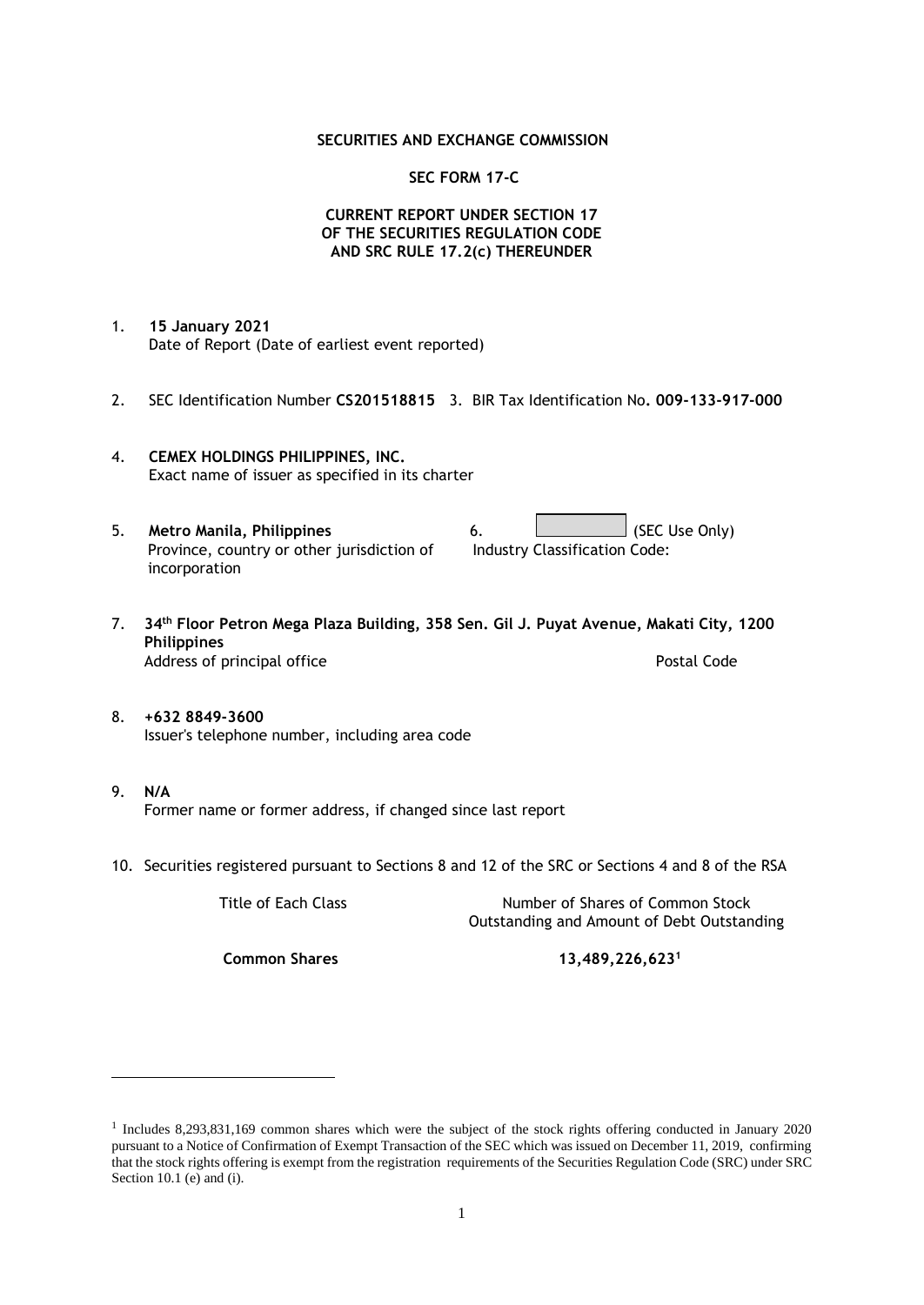11. Indicate the item numbers reported herein: **Item 9 - Other Events**

**CEMEX HOLDING PHILIPPINES, INC. ("CHP") submits its 4th Quarterly Progress Report dated 15 January 2021 (for the quarter ending December 31, 2020) in connection with the use of proceeds realized from the Stock Rights Offering (SRO) covering 8,293,831,169 common shares of CHP. This report is certified by CHP's Treasurer and Chief Financial Officer and includes the corresponding report of CHP's external auditor.** 

#### **SIGNATURES**

Pursuant to the requirements of the Securities Regulation Code, the issuer has duly caused this report to be signed on its behalf by the undersigned hereunto duly authorized.

**CEMEX HOLDINGS PHILIPPINES, INC. 15 January 2021 Issuer Date** 

launete vir de seu  **Jannette Virata Sevilla Compliance Officer**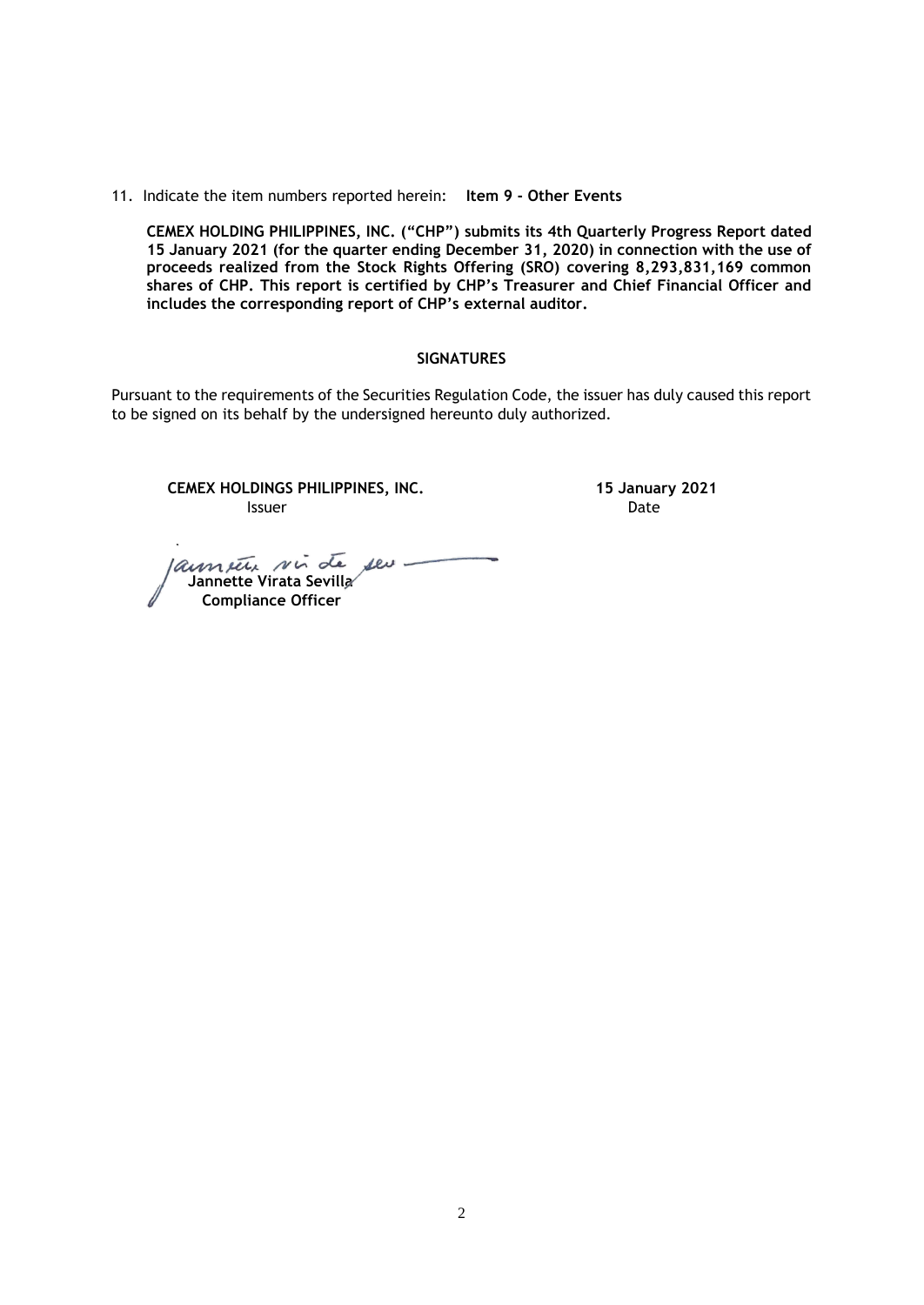

15 January 2021

#### THE PHILIPPINE STOCK EXCHANGE 6th Floor PSE Tower 5<sup>th</sup> Avenue corner 28<sup>th</sup> Street Bonifacio Global City, Taguig City Philippines

Attention: **MS. JANET A. ENCARNACION** Head, Disclosure Department

Re: Quarterly Progress Report on the Application of Proceeds from the SRO

Dear Ms. Encarnacion,

We write in connection with the Stock Rights Offering (SRO) covering 8,293,831,169 common shares of CEMEX HOLDINGS PHILIPPINES, INC. (the "CHP"). Based on the Offer Price of P1.54 per share, the total proceeds from the SRO amounted to P12,772,500,000.26.

For the quarter ended 31 December 2020, the application of and disbursements from the SRO proceeds are broken down as follows:

| Concept                                                                                    | <b>Amount in Philippine Pesos</b> |  |
|--------------------------------------------------------------------------------------------|-----------------------------------|--|
| Cost and expenses associated with the SOLID<br>Cement plant expansion project <sup>1</sup> | 218,817,836.58                    |  |

<sup>1</sup>Funded through advances made by CHP to Solid Cement Corporation ("SOLID") under the Revolving Master Loan Facility Agreement dated 3 March 2020 entered into between CHP, as lender, and SOLID, as borrower

Also attached is the report of CHP's external auditor covering the foregoing disbursements reported for the quarter.

Thank you very much.

Sincerely,

mouse mind JANNETTE VIRATA SEVILLA Compliance Officer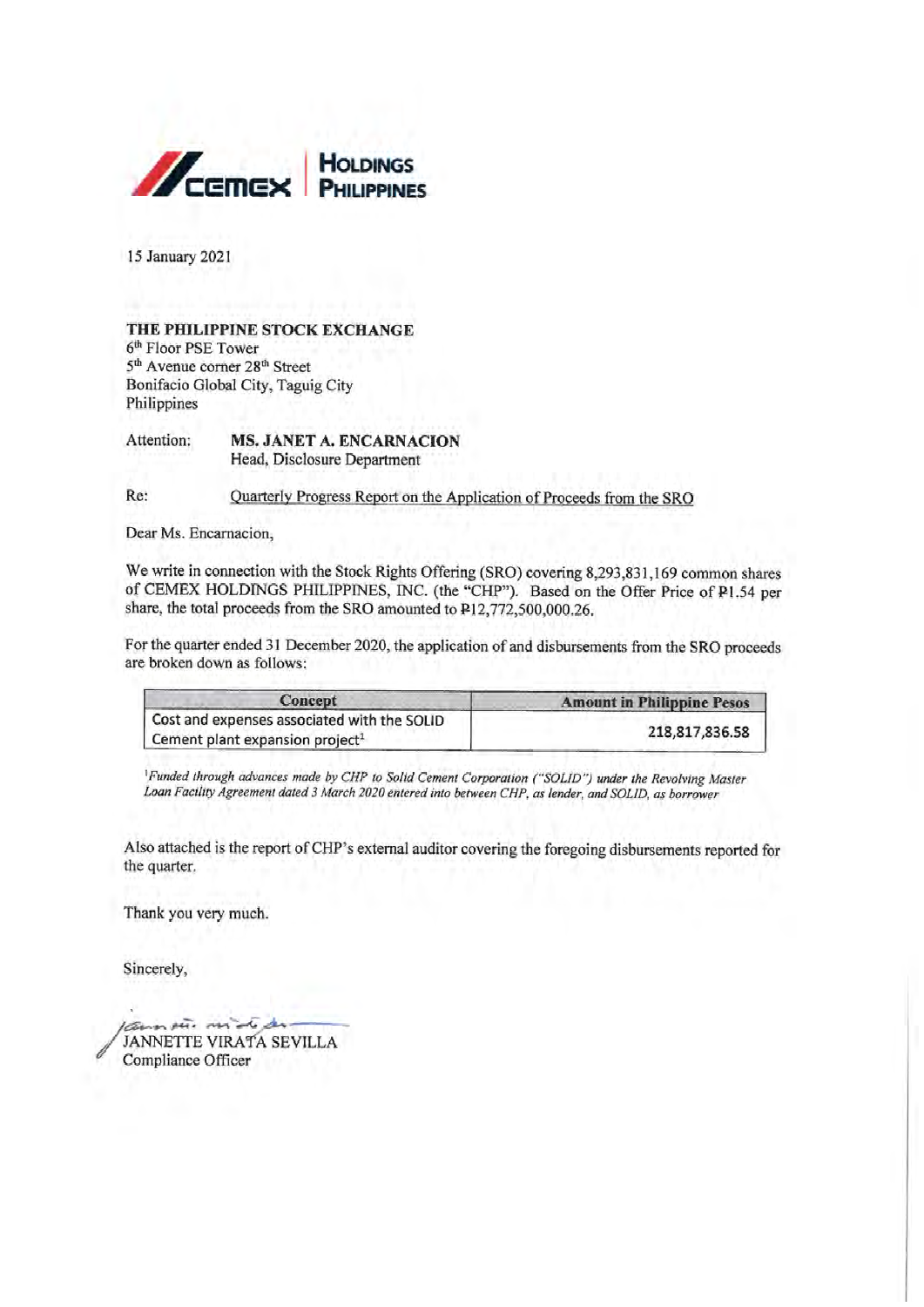# CEMEX HOLDINGS PHILIPPINES, INC. FOURTH QUARTERLY PROGRESS REPORT for the quarter ended December 31, 2020

| <b>CONCEPT</b>                                                                                | <b>AMOUNT IN</b><br>PHILIPPINE<br><b>PESOS</b> | <b>DATE OF</b><br><b>DISBURSEMENT</b> | DISBURSEMI<br><b>REPORT</b> |  |
|-----------------------------------------------------------------------------------------------|------------------------------------------------|---------------------------------------|-----------------------------|--|
| Cost and expenses associated<br>with the SOLID Cement plant<br>expansion project <sup>1</sup> | 13,228,858.70                                  | 22- Oct                               | 10th report<br>(Amended)    |  |
| Cost and expenses associated<br>with the SOLID Cement plant<br>expansion project <sup>1</sup> | 67,257,675.25                                  | $14$ -Dec                             | 11th report                 |  |
| Cost and expenses associated<br>with the SOLID Cement plant<br>expansion project <sup>1</sup> | 90,209,552.89                                  | $15-Dec$                              | 12th report                 |  |
| Cost and expenses associated<br>with the SOLID Cement plant<br>expansion project <sup>1</sup> | 40,656,589.56                                  | 23-Dec                                | 13th report<br>(Amended)    |  |
| Cost and expenses associated<br>with the SOLID Cement plant<br>expansion project <sup>1</sup> | 7,465,160.18                                   | 29-Dec                                | 14th report                 |  |
| <b>TOTAL</b>                                                                                  | 218,817,836.58                                 |                                       |                             |  |

<sup>1</sup>Funded through advances made by CHP to Solid Cement Corporation ("SOLID") under the Revolving Master<br>Loan Facility Agreement dated 3 March 2020 entered into between CHP, as lender, and SOLID, as borrower

## CERTIFIED TRUE AND CORRECT BY:

STEVE KUANSHENG WU Treasurer & Chief Financial Officer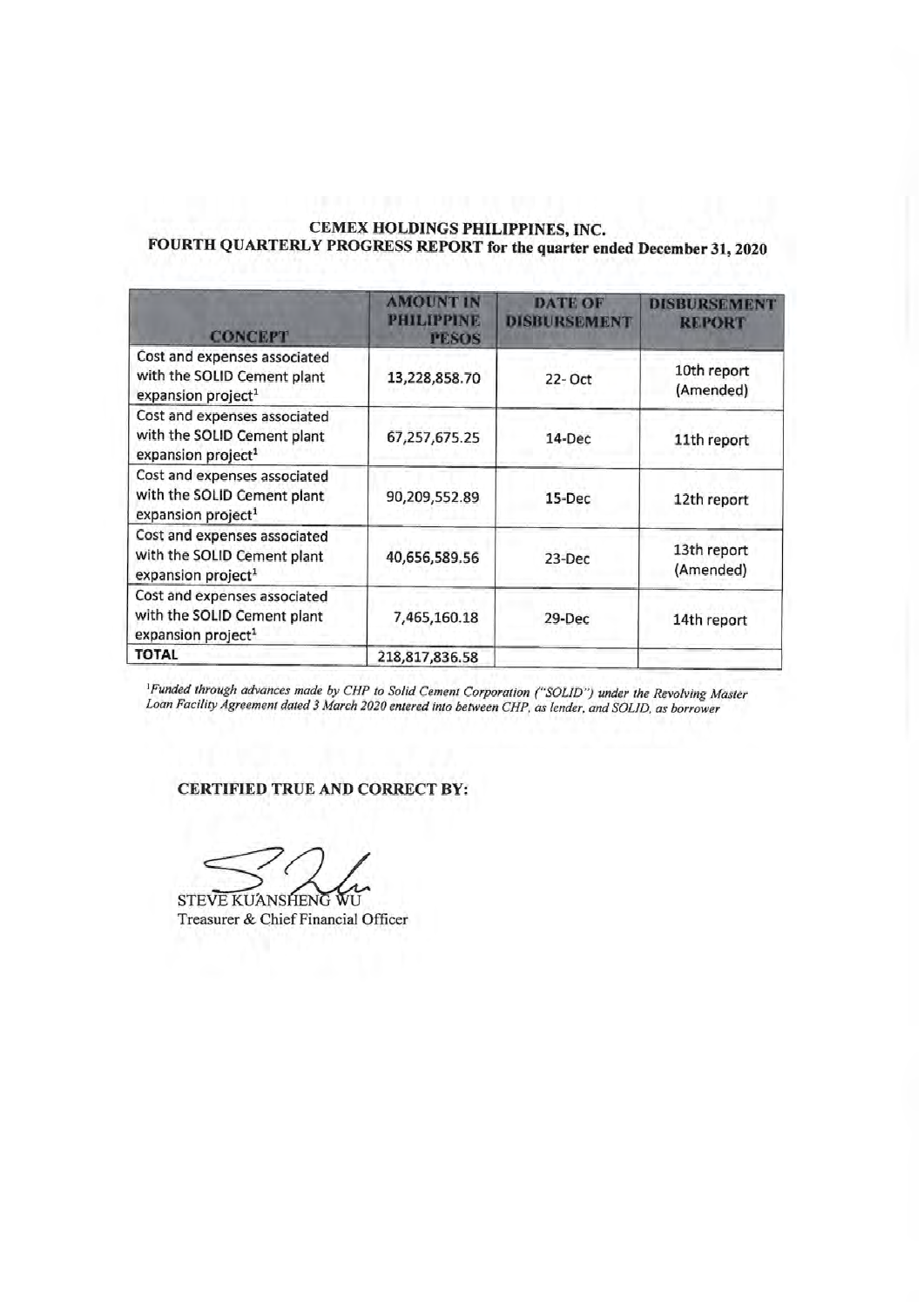

R.G. Manabat & Co. The KPMG Center, 9/F 6787 Ayala Avenue, Makati City Philippines 1226 Telephone +63 (2) 8885 7000 Fax +63 (2) 8894 1985 Website home.kpmg/ph Email ph-inquiry@kpmg.com

January 15, 2021

#### **CEMEX Holdings Philippines, Inc.**

34/F Petron Mega Plaza Building 358 Sen. Gil J. Puyat Avenue Brgy. Bel-Air, Makati City

We have performed the procedures agreed with you and enumerated below with respect to the attached Progress Report for the three-month period ended December 31, 2020 on the use of proceeds generated from the stock rights offering (SRO) of CEMEX Holdings Philippines, Inc. (the "Company") as outlined in our engagement letter dated January 7, 2021. The engagement was undertaken in accordance with the Philippine Standards on Related Services 4400, *Engagements to Perform Agreed-upon Procedures*. The procedures were performed solely to enable the Company to comply with the requirement of the Philippine Stock Exchange to submit an assurance report on the information being presented by the Company relating to the use of the SRO proceeds. The agreedupon procedures and results thereof are summarized as follows:

- 1. We obtained the copy of the Company's Planned Use of SRO Proceeds and Progress Report for the three-month period ended December 31, 2020 and performed the following:
	- Recalculation to check the mathematical accuracy of the Progress Report. We found that the Progress Report is mathematically accurate. No exceptions were noted.
	- We compared the nature of expenditures in the Progress Report with the nature of expenditures reflected in the Planned Use of Proceeds. We noted from the plan that immediately upon the completion of the SRO, the Company intends to use the SRO proceeds for the following:

Firm Regulatory Registration & Accreditation:

PRC-BOA Registration No. 0003, valid until November 21, 2023

SEC Accreditation No. 0003-SEC, Group A, valid for five (5) years covering the audit of 2020 to 2024 financial statements (2019 financial statements are covered by SEC Accreditation No. 0004-FR-5)

IC Accreditation No. 0003-IC, Group A, valid for five (5) years covering the audit of 2020 to 2024

financial statements (2019 financial statements are covered by IC Circular Letter (CL) No. 2019-39, Transition clause)

BSP Accreditation No. 0003-BSP, Group A, valid for five (5) years covering the audit of 2020 to 2024

financial statements (2019 financial statements are covered by BSP Monetary Board Resolution No. 2161, Transition clause)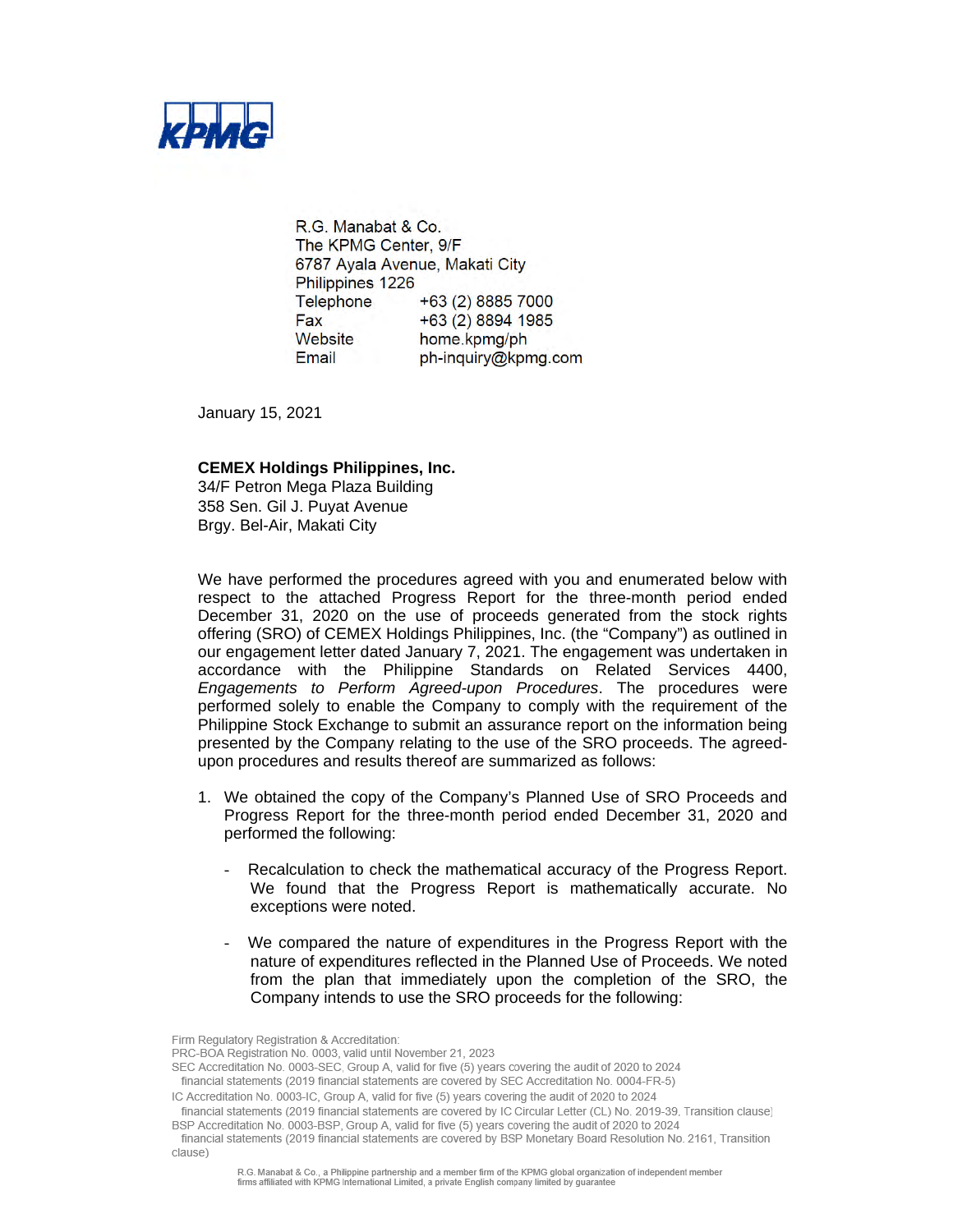

- a) Payment of outstanding amounts owed under the Solid Expansion Facility Agreement and funding of the expansion of Solid Cement Plant;
- b) Payment of the Operational Facility; and
- c) Other general corporate purposes.

We also noted from the Plan that the Company intends to pay the following related expenses related to the SRO:

- **Taxes**;
- **PSE listing and processing fee;**
- **SEC** fees related to request for confirmation of exemption and filing fees;
- **Professional fees:**
- **Printing and marketing expenses; and**
- Stock transfer, receiving agency and escrow agent fees

We noted that the nature of the expenditures in the Progress Report for the three-month period ended December 31, 2020, which mainly pertains to the costs incurred on the ongoing plant expansion of the Company located in Antipolo, Rizal, is in line with the nature of expenditures as reflected in the Planned Use of Proceeds. No exceptions were noted.

2. We obtained the detailed schedule of the Progress Report for the three-month period ended December 31, 2020 and performed recalculation to check the mathematical accuracy of the schedule and compared the subtotals and totals in the schedule with the amounts in the Progress Report.

We found the detailed schedule of the Progress Report to be mathematically accurate and totals in the schedule agreed to the Progress Report. Total expenditures per detailed schedule and per Progress Report both amounted to P218,817,836.58. No exceptions were noted.

3. We vouched all the disbursements indicated in the detailed schedule of the Progress Report to supporting documents such as vouchers, bank statements and official receipts.

No exceptions were noted. See summary below:

| <b>Particulars</b>                                                   | <b>Amount Per</b><br><b>Schedule</b> | Amount<br><b>Per Supporting</b><br><b>Documentation</b> | Difference |
|----------------------------------------------------------------------|--------------------------------------|---------------------------------------------------------|------------|
| Total costs and<br>expenses<br>associated with<br>Solid Cement plant |                                      |                                                         |            |
| expansion project                                                    | P218,817,836.58                      | P218,817,836.58                                         | Р.         |